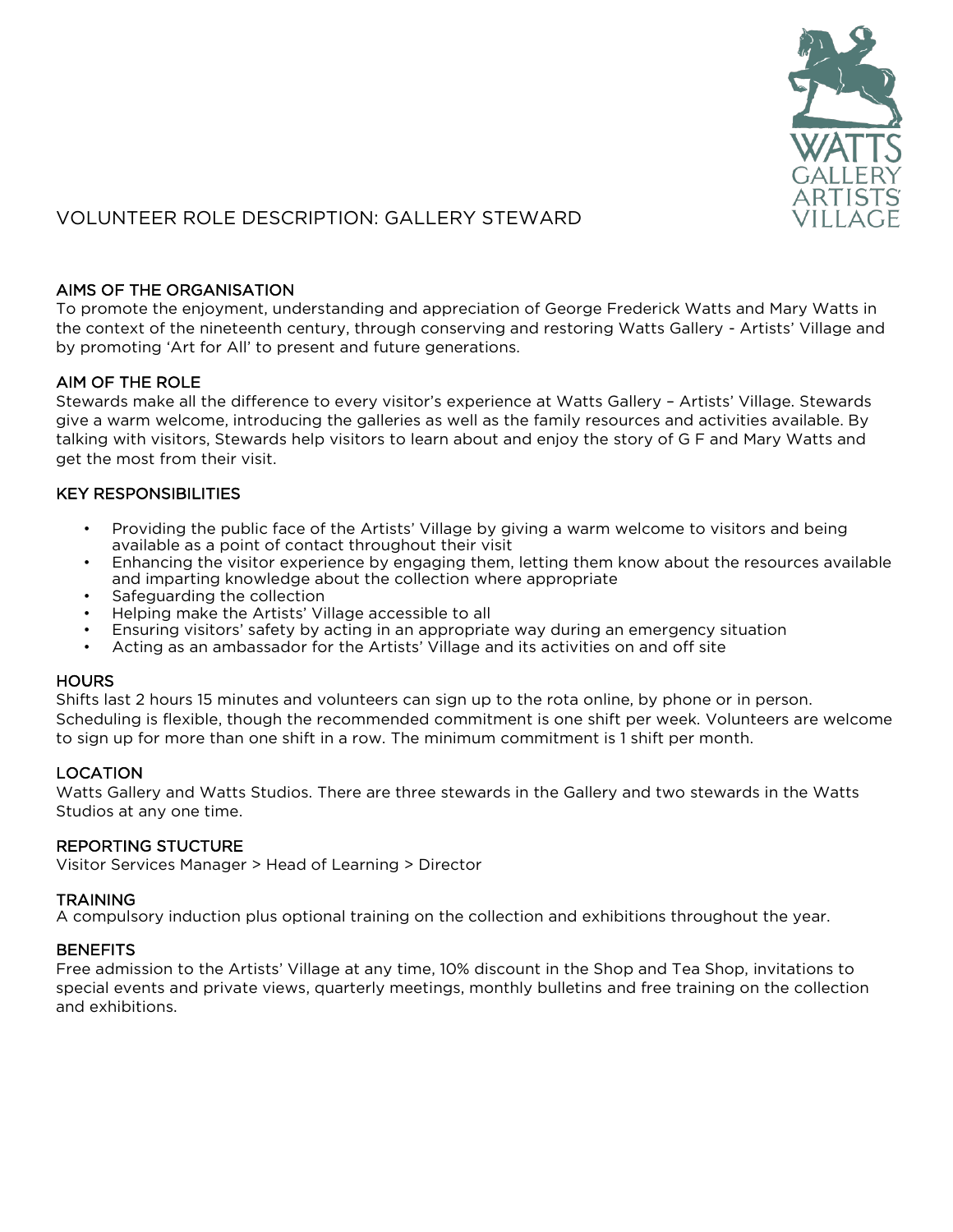

#### Once you have joined the team as a steward you can diversify into a variety of different roles.

- □ Volunteer Gardener: Join the team of gardeners and tend to your own section of grounds at times to suit you, as well as meeting regularly with the group for site walks to talk about future plans.
- □ Events Volunteer: Watts Gallery Artists' Village has a diverse events programme, as an events volunteer you can help with film showings, special weekends, lectures and musical performances. Roles often include welcoming guests, helping on the bar and assistance with set up or take down.
- □ Workshop Volunteer: Assist workshop leaders at adult or children's workshops, helping every participant to get involved with making, creating and having fun. Workshops are often themed to the changing exhibition. Clay activities, costume workshops, drawing classes and sewing crafts are just a small selection of the kind of workshops you might support.
- $\Box$  Volunteer Guide: Lead tour groups around site imparting your in depth knowledge of the story of G F and Mary Watts, helping others to discover why the Artists' Village is so special. Training is given on the site, collection and presentation skills.
- $\Box$  Visitor Centre Volunteer: Assisting visitors in the Visitor Centre & Shop, welcoming them to site and working closely with the Front of House Staff to ensure a fantastic service for every visitor.
- $\Box$  Friends Ambassador: The Friends scheme is a vital way to engage people with the Artists' Village on a long-term basis and develop a friendly community which has a shared interest in arts, heritage and culture. It also provides a key strand of income which supports all of our activities. Friends Ambassadors help to raise awareness of the scheme and to recruit new Friends.
- □ Audio Visual Technician Volunteer: Assisting with the setting up and taking down of the audio visual equipment at various events such as film showings, special weekends, lectures, musical performances, evening openings and more.
- □ Minibus driver: Become one of the Artists' Village's first bus drivers, helping visitors to reach each location on site by providing a shuttle service on specific days. Training is provided but volunteers must be licenced to drive a Category D1 vehicle.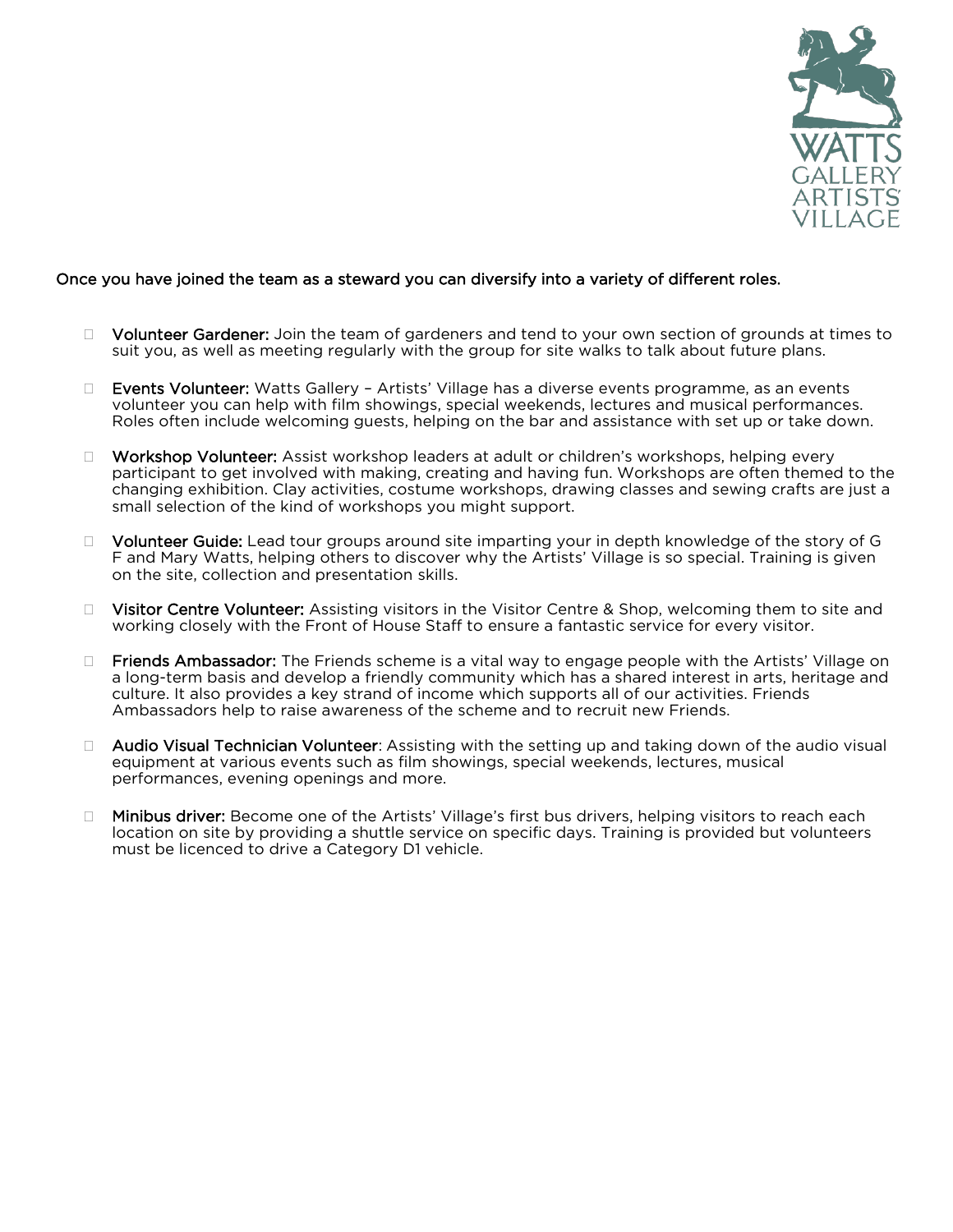

# VOLUNTEER ROLE DESCRIPTION: VOLUNTEER GARDENER

# AIMS OF THE ORGANISATION

To promote the enjoyment, understanding and appreciation of George Frederick Watts and Mary Watts in the context of the nineteenth century, through conserving and restoring Watts Gallery - Artists' Village and by promoting 'Art for All' to present and future generations.

# AIMS OF THE ROLE

The gardens are a key part of the visitor experience at the Artists' Village. Visitors can enjoy Gertrude Jekyll inspired planting, woodland walks and picnics in the grounds. Join the team of Gardeners and tend to your own section of garden at times to suit you.

## RESPONSIBILITIES

- Ensuring your section of garden is well planted from season to season with appropriate plants
- Weeding and tidying your section of garden
- Contributing ideas and feedback during Quarterly Gardeners' Meetings

## LOCATION

Throughout the landscape and gardens at the Artists' village

## **HOURS**

Flexible

## REPORTING STRUCTURE

Executive Assistant > Custodian > Director

## **TRAINING**

General - Optional training on the collection and exhibitions.

Role specific – Volunteer Gardeners are advised on planting schemes and manual handling and use of tools where appropriate.

## **MEETINGS**

Role Specific - Gardeners are invited to attend Quarterly Gardeners' Meetings

General - All volunteers are invited to attend Quarterly Volunteer Meetings, which are an important time for exchange of ideas and giving feedback. Staff members use the opportunity to discuss forthcoming plans. Meetings last for approx. 2 hours.

## **BENEFITS**

Role Specific - Free tea and cake in the Tea Shop on any day you are tending your section of garden.

General - Free admission to the Artists' Village at any time, 10% discount in the Shop and Tea Shop, invitations to special events and private views, quarterly meetings, monthly bulletins and free training on the collection and exhibitions.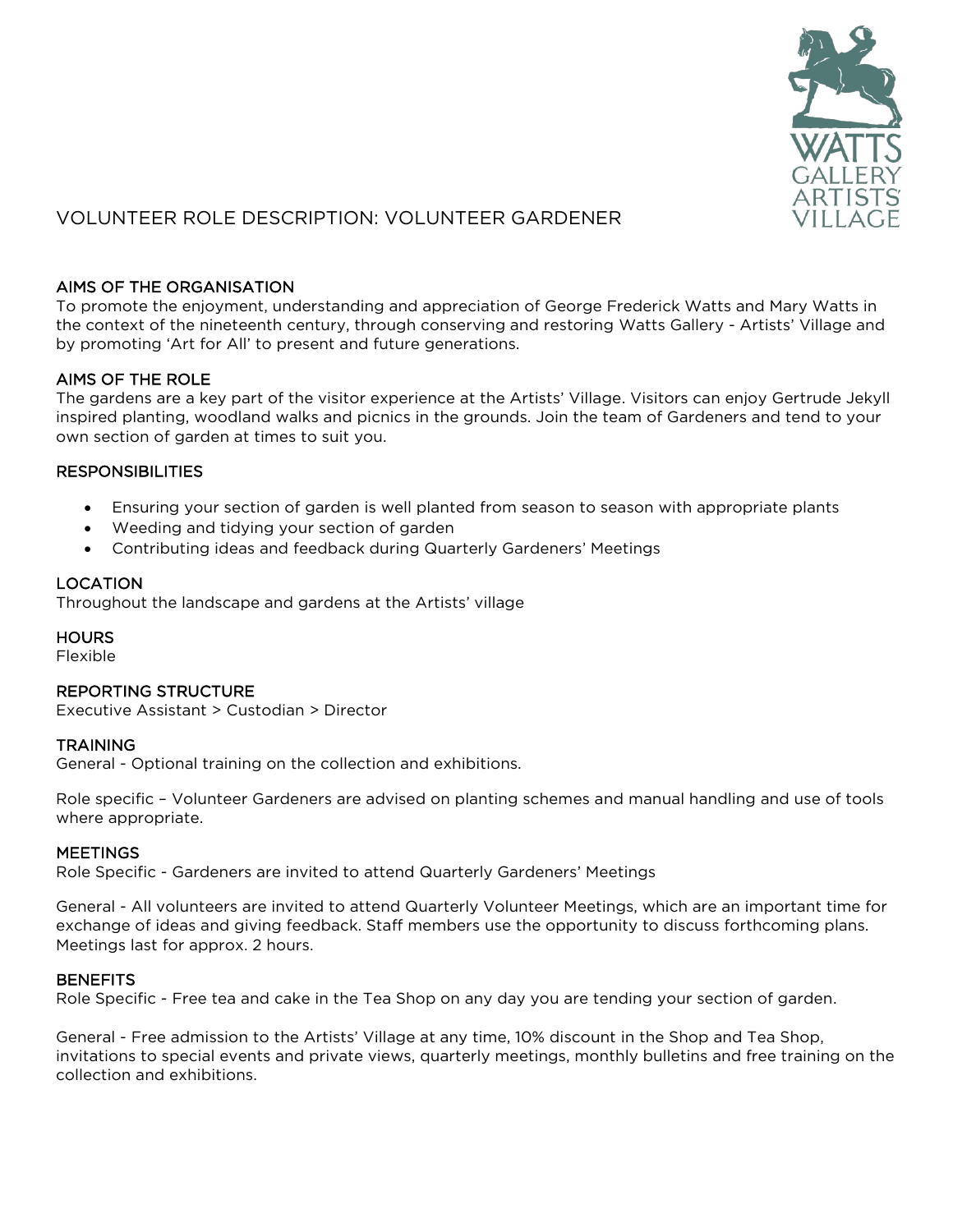

# VOLUNTEER ROLE DESCRIPTION: EVENTS VOLUNTEER

# AIMS OF THE ORGANISATION

To promote the enjoyment, understanding and appreciation of George Frederick Watts and Mary Watts in the context of the nineteenth century, through conserving and restoring Watts Gallery - Artists' Village and by promoting 'Art for All' to present and future generations.

# AIM OF THE ROLE

Watts Gallery – Artists' Village has a diverse events programme designed to engage a wide variety of people, enhancing their knowledge and enjoyment of all that the Artists Village has to offer. As an Events Volunteer you can expect to help with film showings, special weekends, lectures, musical performances, evening openings and more. Events often explore the themes of the current temporary exhibition.

## **RESPONSIBILITIES**

Responsibilities vary depending on the event, but often include the following:

- Assistance with set and up and take down (chairs, tables, coat racks)
- Giving a warm welcome to guests
- Checking tickets
- Assisting with the service of drinks
- Promoting the Artists' Village offsite at fetes and fayres

# LOCATION

Watts Gallery, Watts Studios, Landscape, off site

## **HOURS**

Variable, depending on each event. The Visitor Services Manager circulates opportunities by email each month.

## REPORTING STRUCTURE

Visitor Services Manager > Head of Learning > Director

## **TRAINING**

Role Specific -Training given on set up and take down of equipment and manual handling.

General - Optional training on the collection and exhibitions.

## **MEETINGS**

Volunteers are invited to attend Quarterly Volunteer Meetings, which are an important time for exchange of ideas and giving feedback. Staff members use the opportunity to discuss forthcoming plans. Meetings last for approx. 2 hours.

## **BENEFITS**

Role Specific: Free entry to the events at which you volunteer.

General: Free access to the Artists' Village at any time, quarterly meetings, monthly bulletins, 10% discount in the Shop and Tea Shop, invitations to special events and private views and free training on the collection and exhibitions.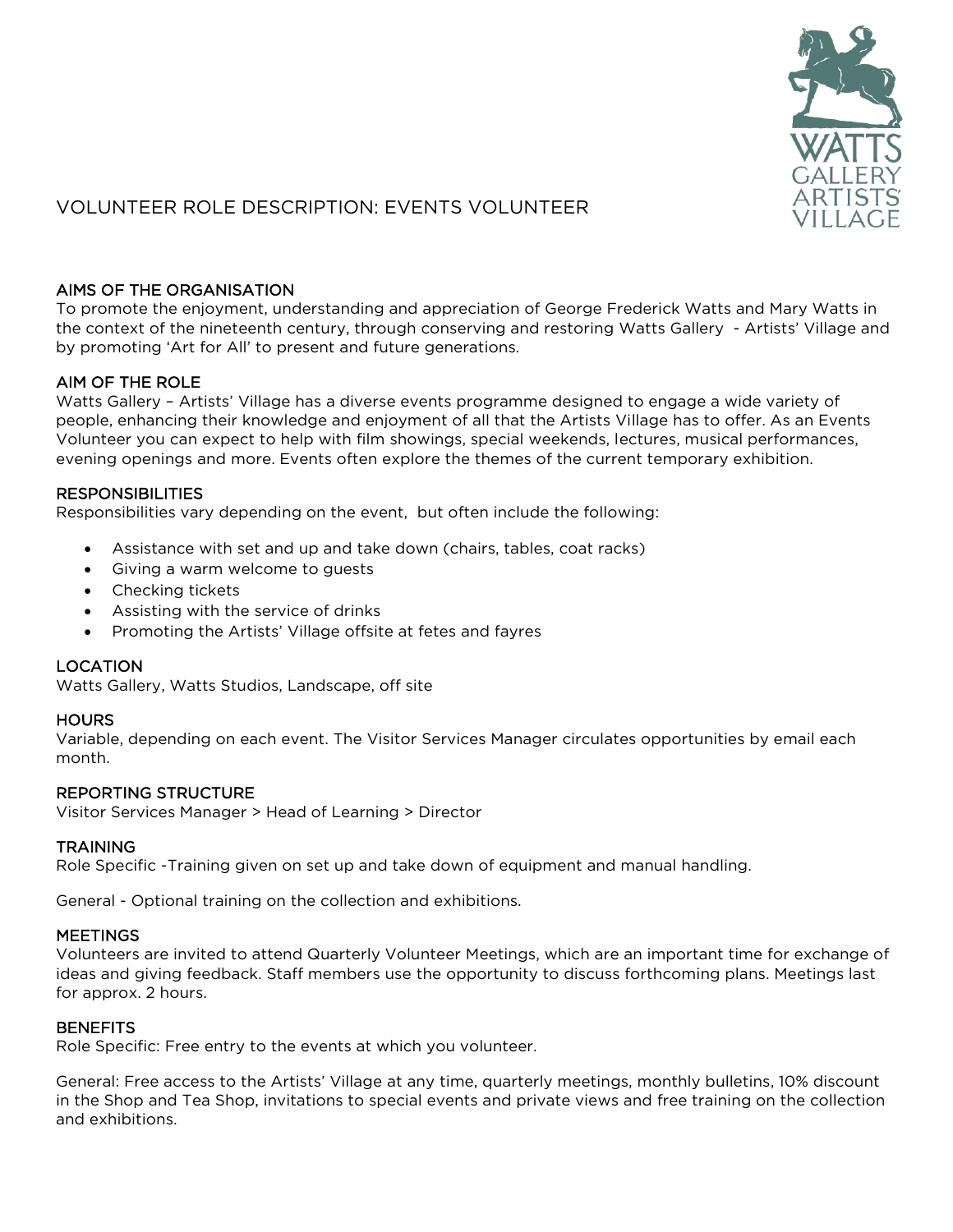

# VOLUNTEER ROLE DESCRIPTION: WORKSHOP VOLUNTEER

# AIMS OF THE ORGANISATION

To promote the enjoyment, understanding and appreciation of George Frederick Watts and Mary Watts in the context of the nineteenth century, through conserving and restoring Watts Gallery - Artists' Village and by promoting 'Art for All' to present and future generations.

# AIM OF THE ROLE

Assist workshop leaders at adult or children's workshops, helping every participant to get involved with making, creating and having fun. The Artists' Village was founded on the ethos of 'Art for All' and a belief in the power of art to change lives. Workshop volunteers uphold these values by inspiring and helping others to create. Clay activities, costume workshops, drawing classes and sewing crafts are just a small selection of the kind of workshops you might support.

# **RESPONSIBILITIES**

- Assisting a workshop leader to set up for a workshop
- Creating examples for participants to work from
- Show participants how to engage with the activity
- Packing up post activity

# LOCATION

Foyle Pottery Studio, Clore Learning Studio, Watts Gallery, Watts Studios

## **HOURS**

Variable, depending on each event. The Learning Co-ordinator sends out monthly updates on forthcoming events asking for volunteer support. Workshops may be aimed at adults or children; this will be specified in the rota. Workshops will often be scheduled as part of a school visit.

## REPORTING STRUCTURE

Learning Co-Ordinator > Head of Learning > Director

## **TRAINING**

Role Specific - Orientation in the Learning Studio

General - Optional training on the collection and exhibitions.

## **MEETINGS**

Volunteers are invited to attend quarterly volunteer meetings, which are an important time for exchange of ideas and giving feedback. Staff members use the opportunity to discuss forthcoming plans. Meetings last for approx. 2 hours.

## **BENEFITS**

Free access to the Artists' Village time, quarterly meetings, monthly bulletins, 10% discount in the Shop and Tea Shop, invitations to special events and private views and free training on the collection and exhibitions.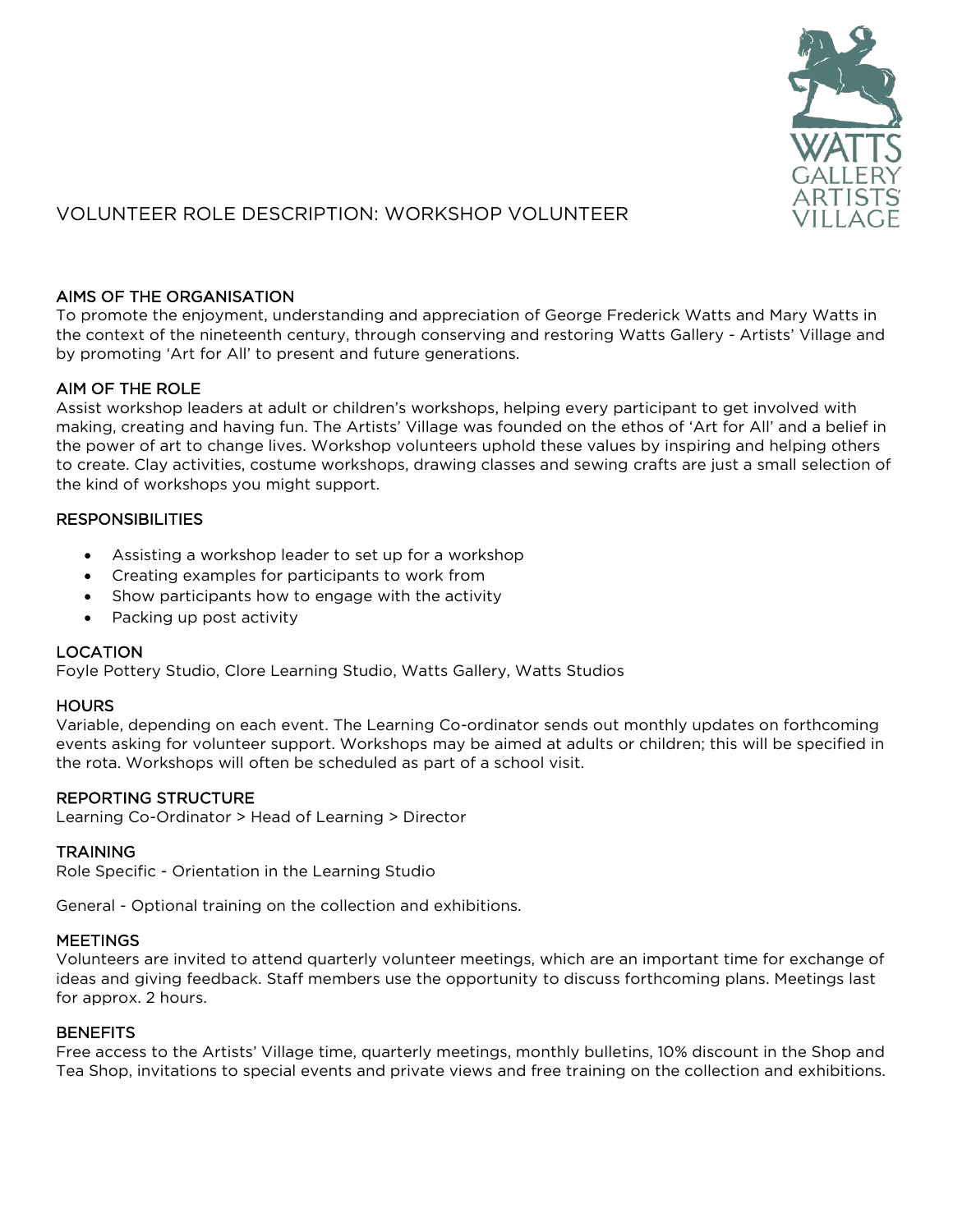

# VOLUNTEER ROLE DESCRIPTION: TOUR GUIDE & GUIDE MENTOR

# AIMS OF THE ORGANISATION

To promote the enjoyment, understanding and appreciation of George Frederick Watts and Mary Watts in the context of the nineteenth century, through conserving and restoring Watts Gallery - Artists' Village and by promoting 'Art for All' to present and future generations.

## AIM OF THE ROLE

Tour Guides lead groups around the Artists' village imparting knowledge of the story of G F and Mary Watts and their work in the context of the nineteenth Century. We welcome over 100 private group visitors each year and programme daily public tours.

## **ELIGABILITY**

It is a necessary requirement for Guides to have had experience as a Steward in the Gallery and Studios for a reasonable length of time. A reasonable level of fitness is an advantage.

## **RESPONSIBILITIES**

- Understanding and learning about the collections, exhibitions, building and history of Watts Gallery Artists' village as well as keeping abreast of key messages from Watts Gallery Trust
- Giving guided tours of Watts Gallery Artists' Village: Limnerslease House, Watts Gallery, Watts Chapel, Arts & Crafts Walking Tours as well as exhibition tours
- Encouraging visitors to see the whole of the Artists' Village on their visit
- Making visitors aware of the opportunity to become a Friend
- Contacting the Duty Manager by radio as required
- Observing Health & Safety policy

# LOCATION

Watts Gallery – Artists' Village

## **HOURS**

Guides receive a monthly rota inviting them to sign up for tours. The Heritage Assistant schedules a rota of tours for the public to book onto and also takes bookings from specialist groups of 8 or more. Tours take place between 10am and 5pm from Tuesday-Sunday with occasional exceptions for special events. Tours last between 30 minutes and 1 ½ hours depending on the tour.

## **TRAINING**

Role Specific –

*Getting Started:* Guides attend a minimum of two training sessions with a member of the Curatorial Team and a Guide Mentor and shadow at least two tours at each location where they wish to guide (Gallery, Chapel, Studios & Limnerslease). They receive Guided Tour Notes and the Heritage Assistant arranges a practice tour to a selected group of people, including a member of the Curatorial Team and a Guide Mentor. Feedback will be given, following which a decision will be made as to whether a Trainee Guide is ready to take guided tours or whether they need further training/practice. Some may not be considered suitable.

*Collections Training:* Guides are provided with a set of notes for each tour. Tour notes are signed off by a member of the Curatorial Team, with feedback from Guide Mentors. From time to time these notes will be updated to reflect any new research and changes to the collections on display. Guides are informed of any changes in the monthly Volunteer Bulletin and in Quarterly Guides' Meetings. Training will be provided.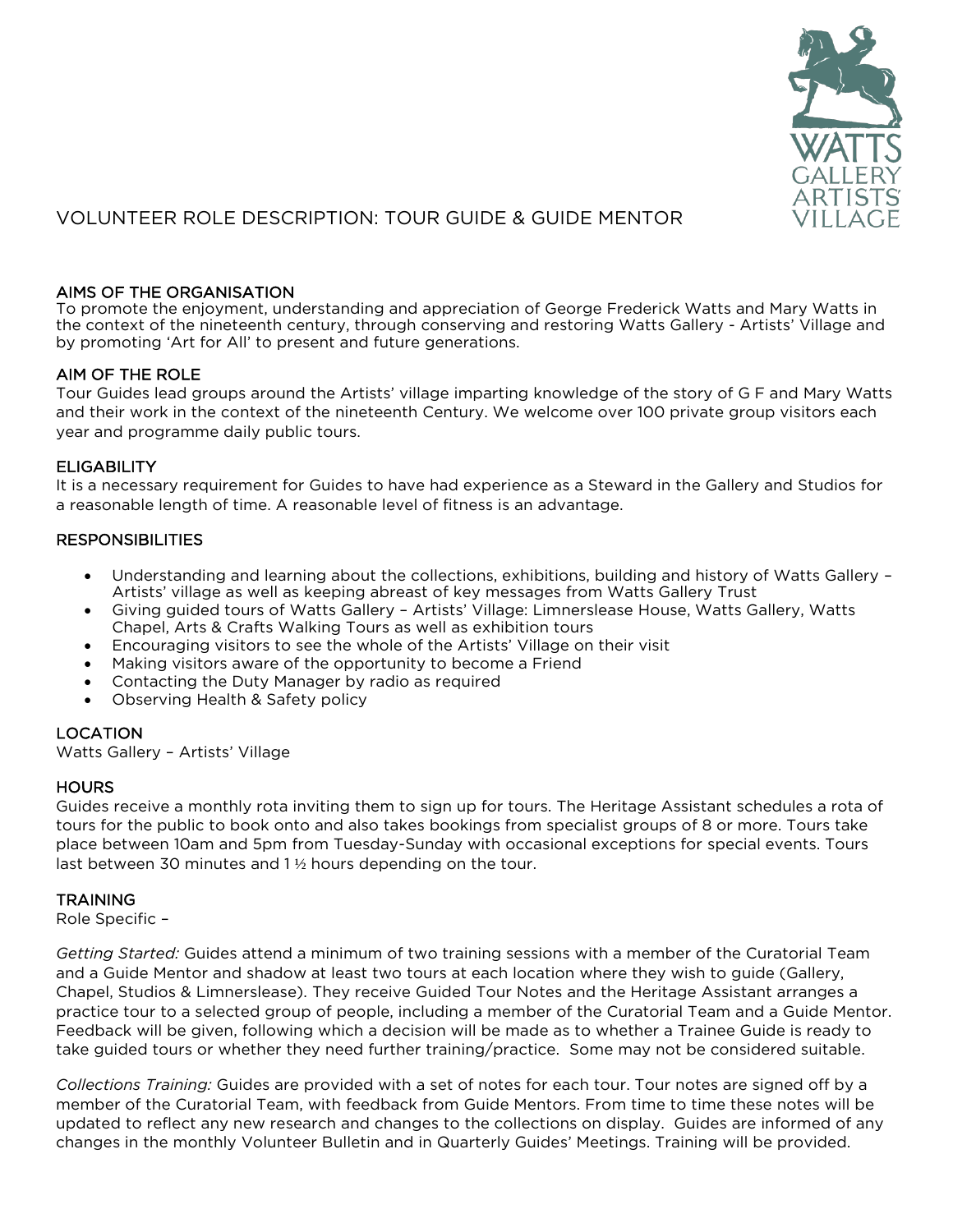*Exhibitions Training:* All Guides are invited to attend exhibition tour training, separate to the exhibition training given to Volunteer Stewards. Notes will be written by the Curatorial Team to accompany this training.

*Reviews:* Guides are reviewed every 12 – 18 months by the Visitor Services Manager. A set of criteria written by the Visitor Services Manager, Heritage Assistant and the Guide Mentors is used for each Guide review and Guides are informed about the review in advance. Following a review the Guide is promptly given feedback.

## **MEETINGS**

Guides attend Quarterly Guides' Meetings which are chaired by the Curator. Minutes are circulated by the Visitor Services Manager. Meetings usually last around 1 ½ hours.

Volunteers are invited to attend Quarterly Volunteer Meetings, which are an important time for exchange of ideas and giving feedback. Staff members use the opportunity to discuss forthcoming plans. Meetings last for approx. 2 hours.

## **BENEFITS**

Role Specific: Complimentary exhibition catalogues, Invitations to events, Complimentary Guide Book, Annual Guides' Outing, Guides' Christmas Lunch

General: Free access to the Artists' Village, quarterly meetings, monthly bulletins, 10% discount in the Shop and Tea Shop, invitations to special events and private views and free training on the collection and exhibitions.

## REPORTING STRUCTURE

Heritage Assistant > Visitor Services Manager > Head of Learning > Director

## TOUR GUIDE PROGRESSION

*External Speaker:* All guides are welcome to be trained to give external talks as well as give guided tours on site. Training is given on the three talks offered to specialist groups and also on using the audio visual equipment required. Guides are given the opportunity to express interest in becoming an external speaker at the regular meetings, or they can register their interest with the Heritage Assistant.

External talks take place throughout Surrey and the surrounding counties.

Speakers will be accompanied by one other person, either a fellow Speaker/Guide or the Heritage Assistant Mileage costs for one car will be reimbursed, calculated from Watts Gallery – Artists' Village to the venue and back. Mileage costs are currently calculated at 35p per mile.

*Guide Mentors:* Guides can progress to the role of Guide Mentor. They can express an interest in this with the Heritage Assistant who will confirm their extended role. Guide Mentors have the following key responsibilities:

- Help to train and support newer members of the team
- Become a key Guide for new Guides to shadow
- Attend practice tours for new Guides and provide feedback
- Read over and contribute to any new/altered scripts for guided tours and provide feedback

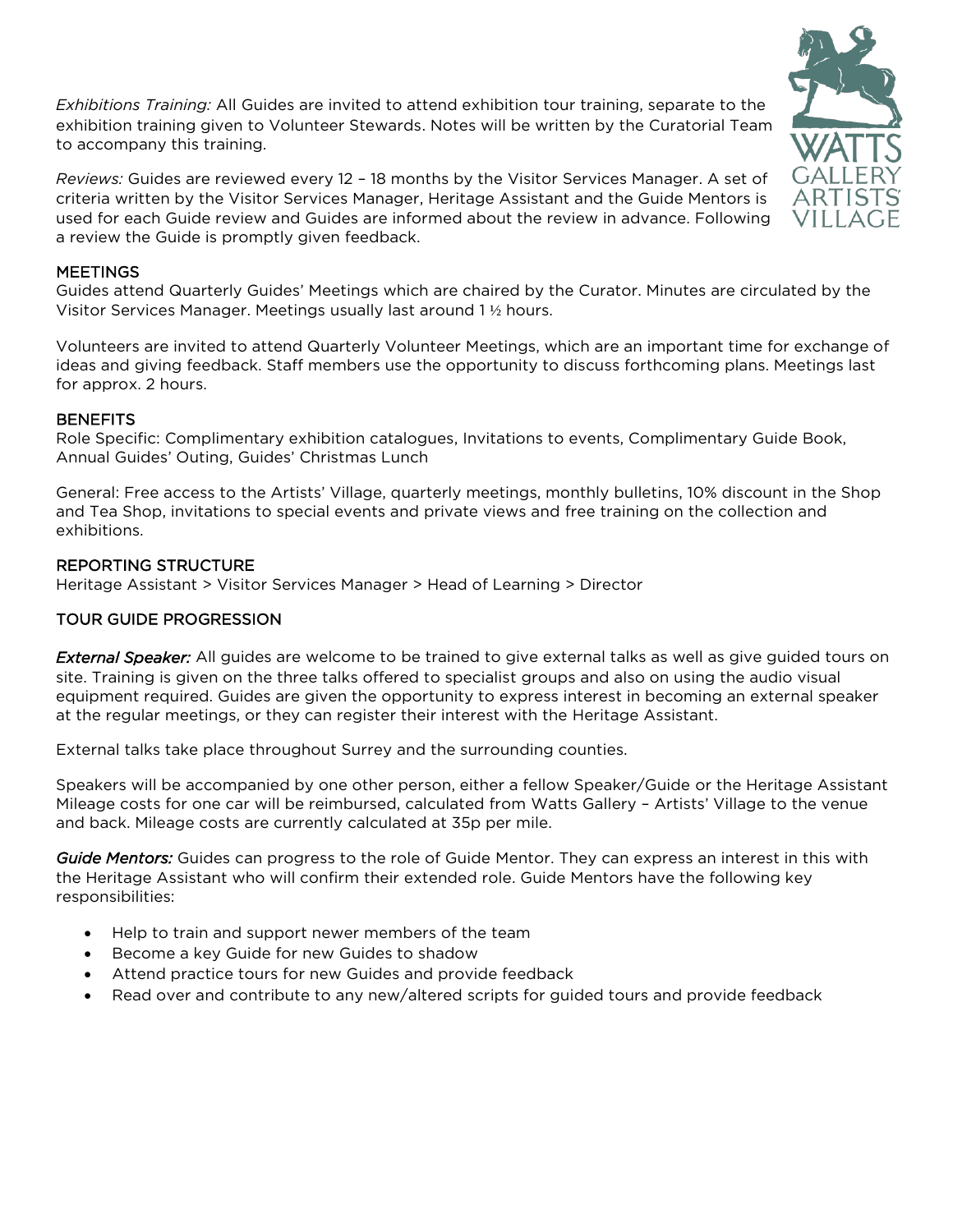

# VOLUNTEER ROLE DESCRIPTION: VISITOR CENTRE VOLUNTEER

## AIMS OF THE ORGANISATION

To promote the enjoyment, understanding and appreciation of George Frederick Watts and Mary Watts in the context of the nineteenth century, through conserving and restoring Watts Gallery - Artists' Village and by promoting 'Art for All' to present and future generations.

## AIM OF THE ROLE

The Visitor Centre is the bustling hub of the Artists' Village where visitors can seek information, purchase their tickets and browse the original selection of books and gifts available. Shop Volunteers work closely with the Front of House team in making sure that every visitor is given a warm welcome and receives the highest standard of visitor experience.

## **RESPONSIBILITIES**

- Providing warm welcome by greeting and talking to visitors and providing information about the events and activities
- Helping to check in deliveries and price and arrange stock
- Answering questions/enquiries from visitors
- Helping to ensure the security of the high value items on display
- Helping to increase awareness of other fundraising schemes and events, particularly talking to visitors about the Friends scheme

# LOCATION

Visitor Centre

## **HOURS**

Shifts last 2 hours 15 minutes and volunteers can sign up on the Watts Rota on a flexible basis. Volunteers are welcome to sign up for more than one shift in a row. The recommended commitment is one shift per week. The minimum commitment is 1 shift per month.

# REPORTING STRUCTURE

Front of House Assistant > Retail & Admissions Manager > Commercial Manager > Director

## **TRAINING**

Role Specific - Shop volunteers receive training from Front of House Assistants and the Retail & Admissions Manager on stock layout and information.

Manual handling training required if appropriate.

General - Optional training on the collection and exhibitions.

## **MEETINGS**

Volunteers are invited to attend Quarterly Volunteer Meetings, which are an important time for exchange of ideas and giving feedback. Staff members use the opportunity to discuss forthcoming plans. Meetings last for approx. 2 hours.

## **BENEFITS**

Free admission to the Artists' Village time, quarterly meetings, monthly bulletins, 10% discount in the Shop and Tea Shop, invitations to special events and private views and free training on the collection and exhibitions.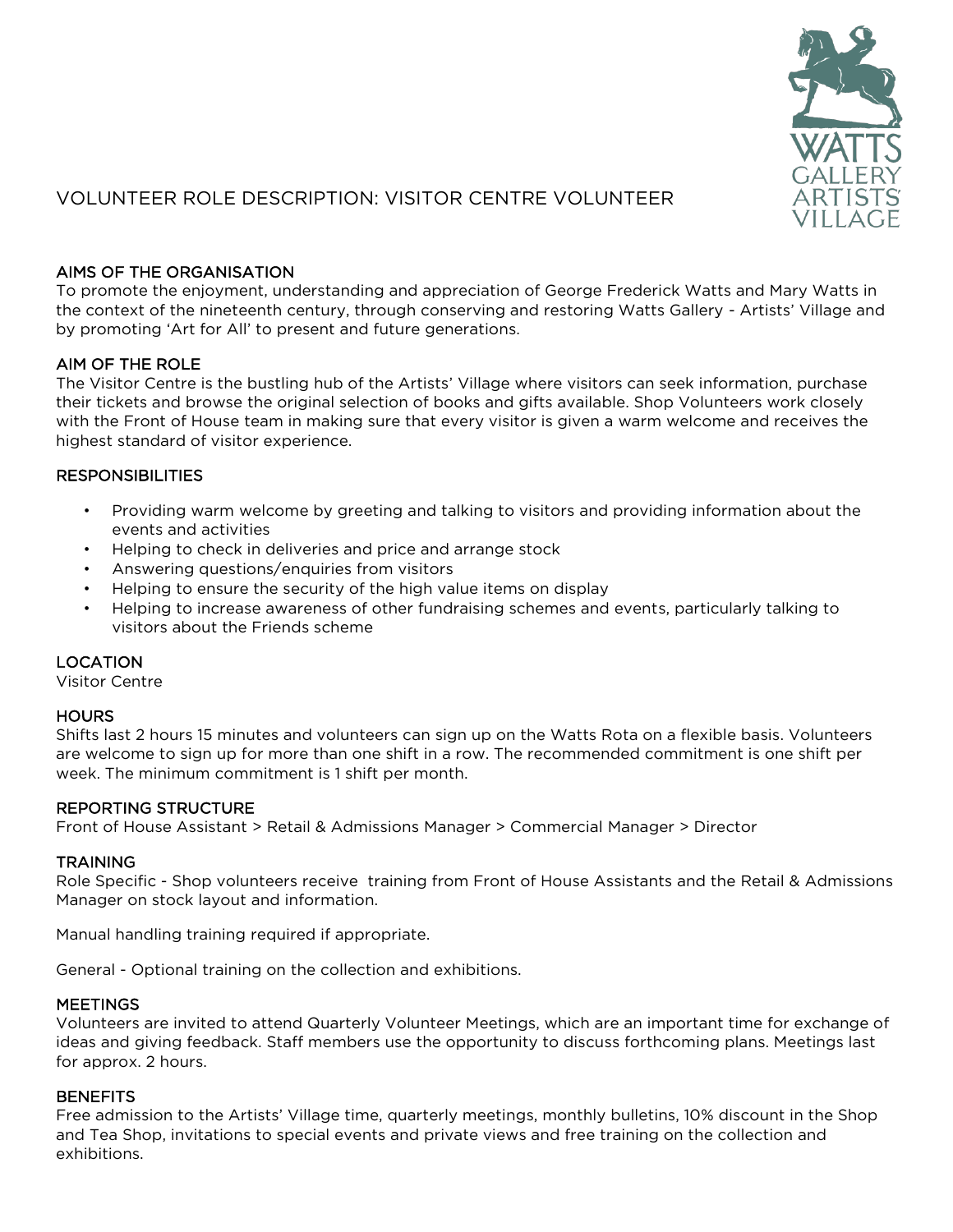

# VOLUNTEER ROLE DESCRIPTION: FRIENDS AMBASSADOR

# AIMS OF THE ORGANISATION

To promote the enjoyment, understanding and appreciation of George Frederick Watts and Mary Watts in the context of the nineteenth century, through conserving and restoring Watts Gallery - Artists' Village and by promoting 'Art for All' to present and future generations.

# AIM OF THE ROLE

The Friends scheme is a vital way to engage people with the Artists' Village on a long-term basis and develop a friendly community which has a shared interest in arts, heritage and culture. It also provides a key strand of income which supports all of our activities.

# **RESPONSIBILITIES**

Friends Ambassadors help to raise awareness of the scheme and to recruit new Friends. Responsibilities will vary depending on the interests of each Ambassador. However, responsibilities will include:

- Talking to visitors about membership schemes during peak times at the Artists' Village
- Manning a stand at busy events to engage visitors letting them know about the Friends scheme (e.g. Heritage Open Days)
- Attending external events to support staff through manning a stand / talking to representatives from other organisations

# LOCATION

Watts Gallery – Artists' Village with occasional off-site events.

# **HOURS**

Variable. The Development team contacts Friends Ambassadors with potential dates and oversees the time they give.

# REPORTING STRUCTURE

Development Manager > Director

# **TRAINING**

General – A basic induction covering orientation, health and safety and fire evacuation. Optional training on the collection and exhibitions taken by a member of the curatorial team is also available.

Role Specific – a basic induction to the Watts Gallery – Artists Village membership schemes including Friends, Patrons and Corporate Membership. Training will cover the key messages of the Friends scheme, including options for how to talk to people about the scheme. Shadowing of an experienced Friends Ambassador is also available.

# **MEETINGS**

Friends Ambassador meetings will be held periodically to discuss and exchange ideas and give feedback. Volunteers are invited to attend Quarterly Volunteer Meetings where staff members use the opportunity to discuss forthcoming plans. These meetings last for approx. 2 hours.

# **BENEFITS**

General: Free access to the Artists' Village time, quarterly meetings, monthly bulletins, 10% discount in the Shop and Tea Shop, invitations to special events and private views and free training on the collection and exhibitions.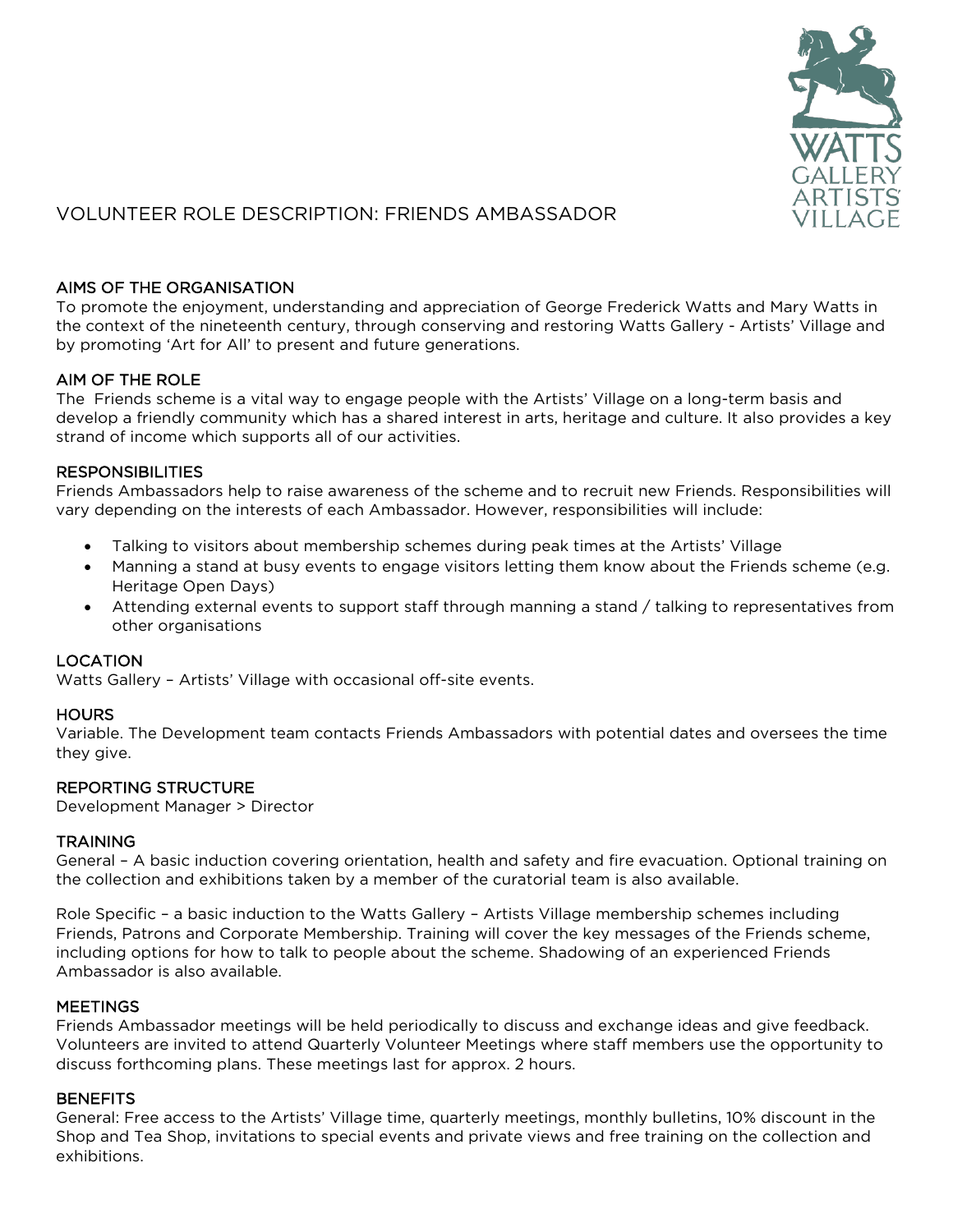

# VOLUNTEER ROLE DESCRIPTION: VOLUNTEER AUDIO VISUAL **TECHNICIAN**

# AIMS OF THE ORGANISATION

To promote the enjoyment, understanding and appreciation of George Frederick Watts and Mary Watts in the context of the nineteenth century, through conserving and restoring Watts Gallery - Artists' Village and by promoting 'Art for All' to present and future generations.

# AIMS OF THE ROLE

Watts Gallery – Artists' Village has a diverse events programme designed to engage a wide variety of people, enhancing their knowledge and enjoyment of all that the Artists' Village has to offer. As a Volunteer Audio Visual Technician you will be assisting with the setting up and taking down of the audio visual equipment at various events such as film showings, special weekends, lectures, musical performances, evening openings and more.

#### **RESPONSIBILITIES**

- Setting up and packing away the sound desk, microphones, speakers, screens, laptops and projector in accordance with training.
- Monitoring and troubleshooting equipment during event in accordance with training.

## LOCATION

Watts Gallery, Watts Studios, Landscape, off site

#### **HOURS**

Variable, depending on each event. The Visitor Services Manager circulates opportunities by email each month.

#### REPORTING STRUCTURE

Visitor Services Manager > Head of Learning > Director

#### **TRAINING**

Role Specific - Training given on equipment set-up and take-down by ProjectFive, our IT support company. Training sessions are around 1 hour in length.

General - Optional training on the collection and exhibitions.

#### **MEETINGS**

Volunteers are invited to attend Quarterly Volunteer Meetings, which are an important time for exchange of ideas and giving feedback. Staff members use the opportunity to discuss forthcoming plans. Meetings last for approx. 2 hours.

#### **BENEFITS**

Role Specific: Free entry to the events at which you volunteer.

General: Free access to the Artists' Village time, quarterly meetings, monthly bulletins, 10% discount in the Shop and Tea Shop, invitations to special events and private views and free training on the collection and exhibitions.